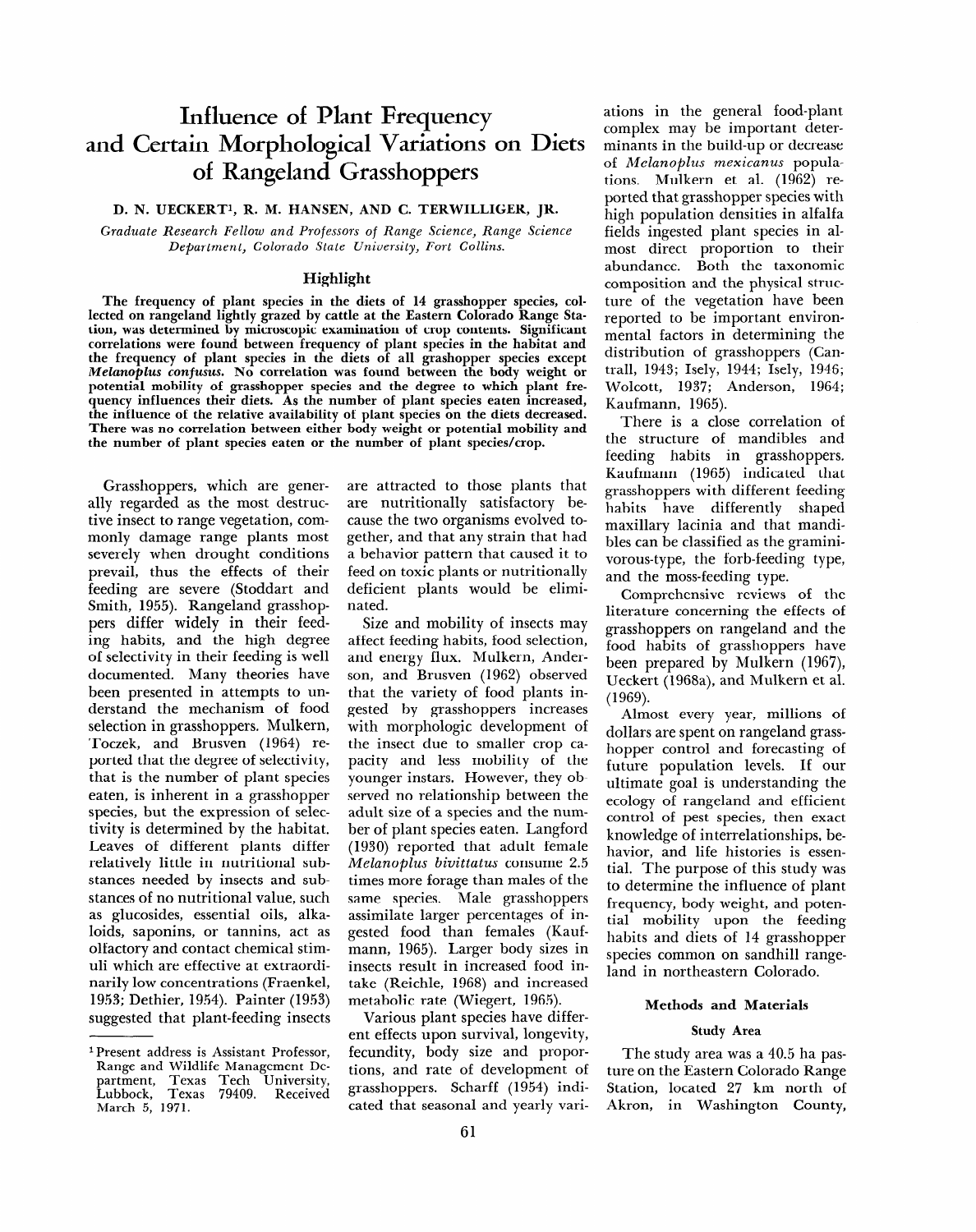Colorado. The pasture had been lightly grazed by steers (4 ha/steer) during the 5 summer months for 13 years prior to this study. The climate of the area is semiarid with an average annual precipitation of about 38 cm, most of which comes as rain during the growing season. The frost-free season usually starts in May and lasts until early October. This study was restricted to the "deep sand" range sites where soil textures are sandy loam and loamy sand, and the topography is dune type with no definite drainage patterns.

The study area is in a *Bouteloua-Calamouilfa-Stipa-Artemisia* association in the mixed-grass prairie in which grasses make up about 80% of the total dry weight of aboveground vegetation. The major grasses and their contribution to total herbage production include blue grama *(Bouteloua gracilis)*, *42%;* prairie sandreed *(Calamovilfa Zongifolia), 18%;* and needleandthread *(Stipa comata)*, 16%. Other important grasses include sand dropseed *(Sporobolus cryptandrus),*  western wheatgrass *(Agropyron smithii),* and sand bluestem *(Andropogon hallii).* Sand sagebrush *(Artemisia filifolia)* is the only important shrub on the study area. Forbs make up about 6% of the total dry weight of above-ground plant biomass. Common forbs include western ragweed *(Ambrosia clude* western ragweed (*Ambrosia psilostachya*), scarlet globemallow (Sphaeralcea coccinea), lambsquarters *(Chenopodium album)*, and scurfpea (Psoralea spp.).

The frequency of plant species on the study area was recorded on 1000 quadrats on 1-3 July 1968, by<br>a "nested quadrat" technique "nested quadrat" technique (Hyder et al., 1965). The frequency for blue grama was recorded on a  $5 \times$  5-cm quadrat and a 40  $\times$  40-cm quadrat was used for all other species. We assumed that plant frequency in this plant association would not change appreciably during the growing season.

#### Grasshopper Diets **Grasshopper Diets**

About 50 adult specimens of each<br>of the most numerous species of

| Table 1. Plant frequency (%) on 1,000 40 $\times$ 40-cm plots on rangeland lightly |  |
|------------------------------------------------------------------------------------|--|
| grazed by cattle at Eastern Colorado Range Station, 1968.                          |  |

| Plants                          | Frequency | Plants                    | Frequency |  |
|---------------------------------|-----------|---------------------------|-----------|--|
| Grasses and grasslike plants    |           | Forbs (continued)         |           |  |
| Agropyron smithii               | 17.1      | Euphorbia spp.            | 0.2       |  |
| Andropogon hallii               | 3.8       | Evolvulus nuttallianus    | 1.6       |  |
| Aristida longiseta              | 0.7       | Gaura coccinea            | 0.7       |  |
| Bouteloua gracilis <sup>1</sup> | 64.9      | Haplopappus spinulosus    | 0.2       |  |
| Calamovilfa longifolia          | 70.3      | Hoffmannseggia jamesii    | 0.1       |  |
| Festuca octoflora               | 38.0      | Ipomoea leptophylla       | 0.3       |  |
| Hordeum jubatum                 | 0.6       | Lepidium densiflorum      | 4.2       |  |
| Sporobolus cryptandrus          | 3.9       | Lesquerella ludoviciana   | 0.1       |  |
| Stipa comata                    | 60.9      | Liatris punctata          | 0.4       |  |
| Carex heliophila                | 11.1      | Lithospermum incisum      | 1.1       |  |
|                                 |           | Lupinus pussilus          | 0.1       |  |
|                                 |           | Lygodesmia juncea         | 0.1       |  |
| Forbs                           |           | Opuntia humifusa          | 2.0       |  |
| Ambrosia psilostachya           | 32.6      | Penstemon albidus         | 0.3       |  |
| Artemisia filifolia             | 10.3      | Phlox spp.                | 1.0       |  |
| Artemisia ludoviciana           | 5.4       | Physalis subglabrata      | 0.2       |  |
| Asclepias pumila                | 2.7       | Plantago purshii          | 0.6       |  |
| Astragalus spp.                 | 1.0       | Psoralea lanceolata       | 1.7       |  |
| Chenopodium album               | 18.4      | Psoralea tenuiflora       | 5.1       |  |
| Cirsium undulatum               | 1.9       | Sphaeralcea coccinea      | 5.4       |  |
| Croton texensis                 | 0.1       | Thelesperma megapotamicum | 5.2       |  |
| Cryptantha sp.                  | 0.5       | Tradescantia occidentalis | 3.4       |  |
| Eriogonum annum                 | 0.9       | Yucca glauca              | 0.1       |  |

<sup>1</sup> Frequency for *Bouteloua gracilis* was recorded on a  $5 \times 5$ -cm plot.

grasshoppers were collected biweekly during the 1968 growing season. Specimens were captured with sweep nets or by hand from the study area. Captured specimens were killed immediately in 95% ethanol and stored in the alcohol until laboratory work was begun. Several specimens of each species were saved as reference specimens for identification. An ocular estimate of the density of grasshopper  $p_1$  and  $p_2$  and  $p_3$  and  $p_4$  during each populations was a

A microscope slide was prepared from the contents of each individwhich grade contents of caen marked ual grasshopper crop, and the composition of diets was estimated by examining the slides under a microscope as described by Ueckert (1968b). Plant tissues on slides were identified by comparison with reference tissue of identified plants. Twenty fields/slide were examined and frequency percentages were calculated for each food item<br>present. correlation coefficients were cal-

Correlation coefficients were cal-

quency of the plant species on the study area and the percent frequency of the plant species in the diet of each grasshopper species to determine the degree to which diets are influenced by plant frequency. A correlation coefficient was calculated between the diet-plant frequency correlation coefficients for all grasshopper species and the number of plant species eaten to determine the influence of dietary selectivity upon the degree to which diets are influenced by plant fre- $\frac{1}{2}$ Femur and tegmen lengths and

body weights were determined on bouy weights were accemment on  $11 \text{ }$   $1$ material material was obtained to mate live weight was obtained on individual specimens by air-drying the alcohol-preserved specimens for about 2 hours at room temperature and then weighing them. The mobility of each grasshopper species studied was assumed to be proportional to its mean femur and tegmen lengths. Correlation coeffi-<br>cients were calculated between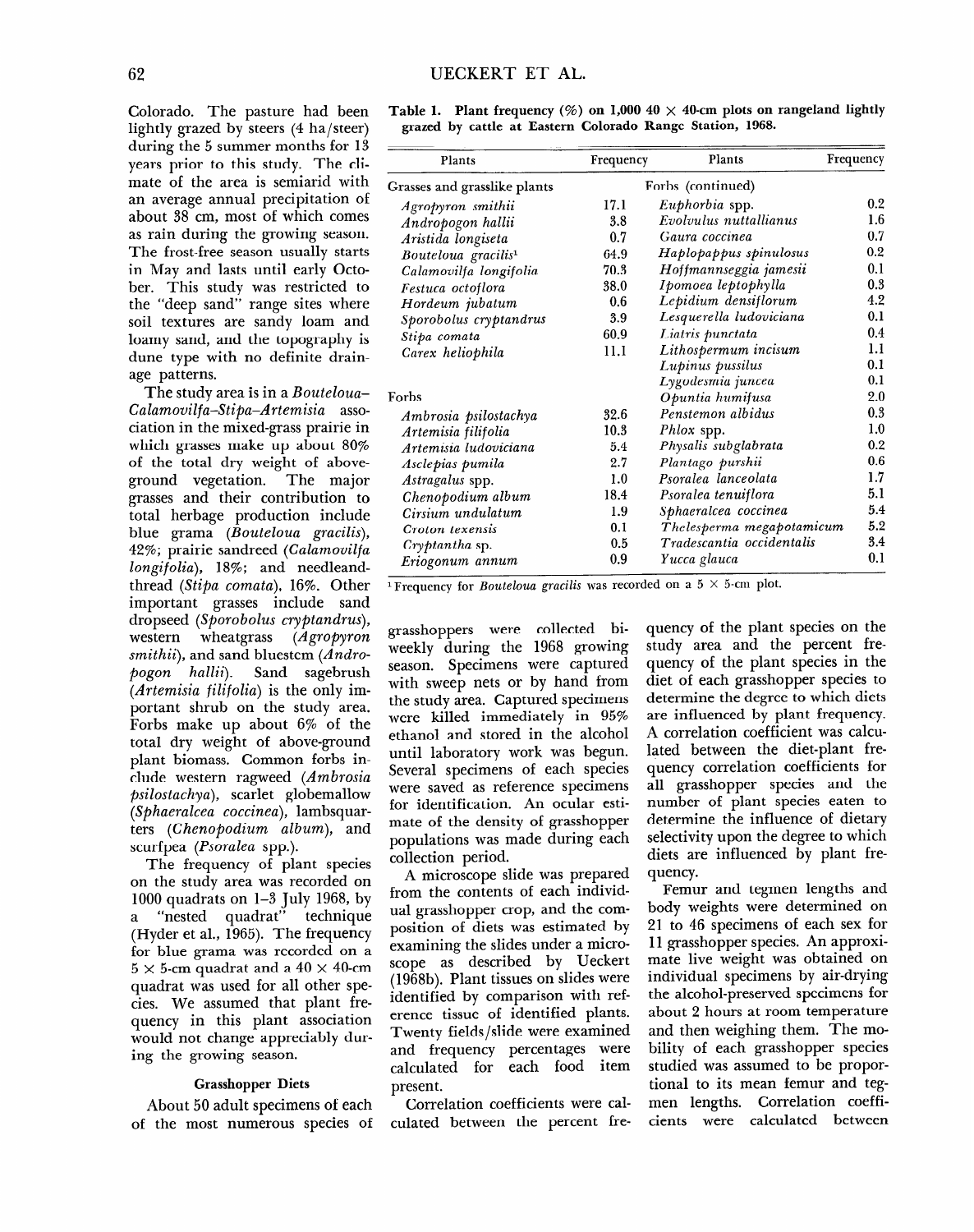# **RANGELAND GRASSHOPPER DIETS**

means of each of these three measurements and (1) the total number of different plant species eaten by each grasshopper species, and (2) the mean number of plant species/ crop for each grasshopper species, to determine the correlation between grasshopper mobility and body weight and their feeding selectivity and grazing habits.

Correlation coefficients were calculated between the mean body weight, tegmen length, and femur length of each grasshopper species and their diet-plant frequency correlation coefficients to determine if the influence of plant frequency upon the diet of a grasshopper species is a function of its potential mobility or weight.

#### **Results**

Species of plants occurring in 10% or more of the frequency plots included prairie sandreed, blue grama, needleandthread, six-weeks fescue (Festuca octoflora), western ragweed, lambsquarters, western wheatgrass, and sand sagebrush (Table 1).

Grasshopper collections were begun in early May of 1968 and concluded in mid-September of 1968. The crop contents of 2173 grasshoppers, of 14 species, were examined. Epidermal tissue of 43 plant species was identified in crop samples (Tawas identified in crop samples (Table 2). Several species of important forage plants, including western wheatgrass, blue grama, prairie<br>sandreed, needleandthread, and sanuiccu, neculeanulineau, anu the gradied major foods of most of the grasshopper species studied (Table 2). The population density of grasshoppers on the study area increased from about  $2/m^2$  in early May to about  $20/m^2$  in mid-June and remained near this level throughout the summer. The number of specimens of each species analyzed does not represent its relative abundance.

Correlation coefficients between the percent frequency of plant species in the diet and the percent frequency of plant species in the habi-= 0.01) for all grasshopper **species**  **Table 2. Frequency (96) of plant species in the diets of 14 grasshopper species common on sandhill rangeland in northeastern Colorado.** 

|                                          | Grasshopper species <sup>1</sup> |                |                         |       |    |                |                         |                |                         |    |                |                |        |              |
|------------------------------------------|----------------------------------|----------------|-------------------------|-------|----|----------------|-------------------------|----------------|-------------------------|----|----------------|----------------|--------|--------------|
| Plant species                            | ı                                | 2              | 3                       | 4     | 5  | 6              | 7                       | 8              | 9                       | 10 | 11             | 12             | 13     | 14           |
| Agropyron smithii                        | 12                               | 3              | 28                      | 21    | 17 | 1              | $\overline{4}$          | 7              | $\overline{4}$          | 6  | 26             | 28             | 1      | 32           |
| Andropogon hallii                        | $<$ l                            |                | $\overline{\mathbf{4}}$ |       |    |                | 1                       | $\mathbf{1}$   | $\leq$ 1                | 7  | $\overline{2}$ | 5              |        | 1            |
| Aristida longiseta                       | $<$ l                            | 1              |                         | $<$ l |    | $\leq$ 1       | $<$ l                   |                |                         |    |                |                |        |              |
| Bouteloua gracilis                       | 42                               | 74             | 16                      | 9     | 46 | 37             | 8                       | ı              | 8                       | 37 | ı              | 22             | 84     | 19           |
| Bromus tectorum                          |                                  |                | $<$ 1                   |       |    |                |                         |                |                         |    |                |                |        |              |
| <b>Buchloe</b> dactyloides               |                                  |                |                         |       |    |                |                         |                |                         |    |                | $\overline{4}$ |        |              |
| Calamovilfa longifolia                   | 13                               | $\overline{2}$ | $\overline{\bf 4}$      | 3     | 7  | 44             | 4                       | 3              | 6                       | 33 | 9              | $\overline{5}$ |        | 3            |
| Cenchrus pauciflorus                     |                                  |                |                         |       |    |                | <1                      |                |                         |    |                |                |        |              |
| Festuca octoflora                        | 3                                |                | 17                      |       |    | 8              | $\leq$ I                | $\leq$ 1       | $\leq$ l                |    | 30             | 1              | $\leq$ | 17           |
| Koeleria cristata                        | $<$ l                            |                |                         |       |    |                | $<$ l                   |                |                         |    |                |                |        |              |
| Paspalum stramineum                      |                                  |                |                         |       |    |                |                         |                |                         |    |                |                |        | 1            |
| Sporobolus cryptandrus                   | ı                                |                |                         | $<$ l |    | 1              | 7                       |                | 4                       |    | 1              | 9              | ı      | $<$ l        |
| Stipa comata                             | 27                               | 21             | 28                      | 62    | 28 | 12             | 5                       | $\overline{2}$ | $\overline{\mathbf{4}}$ | 18 | 18             | 11             | 15     | 29           |
| Carex heliophila                         | $\overline{\mathbf{4}}$          |                | 4                       | 11    | 1  | $\overline{2}$ | I                       |                | 3                       |    | 17             | 4              |        | 6            |
| Juncus balticus                          | $\leq$ 1                         |                |                         | $<$ l |    | $\leq$ 1       | $<$ l                   |                |                         |    |                | $\mathbf{I}$   |        |              |
| Amaranthus retroflexus                   |                                  |                | $<$ l                   |       |    |                |                         | 1              | 1                       |    | 3              | 9              |        | 1            |
| Ambrosia psilostachya                    |                                  |                |                         |       |    |                | 16                      | 3              | 11                      |    | $\leq$ 1       | $\mathbf{1}$   |        | $\mathbf{1}$ |
| Argemone intermedia                      |                                  |                |                         |       |    |                | ı                       |                | $\overline{2}$          |    |                |                |        |              |
| Artemisia filifolia                      |                                  |                |                         |       |    |                | 4                       | 14             | 5                       |    |                |                |        | $<$ 1        |
| Asclepias pumila                         |                                  |                |                         |       |    |                |                         |                | 3                       |    |                |                |        |              |
| Astragalus spp.                          |                                  |                |                         |       |    |                | 5                       | 1              | 3                       |    |                |                |        |              |
| Chenopodium album                        |                                  |                |                         |       |    |                | ı                       | ı              | $<$ 1                   |    | $\leq$ 1       |                |        | $\leq$ l     |
| Cirsium undulatum                        |                                  |                |                         |       |    |                | 3                       | 7              | 7                       |    |                |                |        |              |
| Croton texensis                          |                                  |                |                         |       |    |                | 4                       |                | $\overline{4}$          |    |                |                |        |              |
| Eriogonum annum                          |                                  |                |                         |       |    |                |                         | 3              |                         |    |                |                |        |              |
| Euphorbia spp.                           |                                  |                |                         |       |    |                |                         |                | ı                       |    |                |                |        |              |
| Evolvulus nuttallianus                   |                                  |                |                         |       |    |                | 1                       | 1              | 10                      |    |                | $\leq$ 1       |        |              |
| Ipomoea leptophylla                      |                                  |                |                         |       |    |                | 3                       |                | $<$ l                   |    |                | $\leq$ l       |        |              |
| Kochia scoparia                          |                                  |                |                         |       |    |                |                         | $<$ 1<br>4     |                         |    |                |                |        |              |
| Lepidium densiflorum                     |                                  |                |                         |       |    |                | 1                       | 1              | $<$ 1                   |    |                |                |        |              |
| Lesquerella ludoviciana                  |                                  |                |                         |       |    |                | $\leq$ l                |                |                         |    |                |                |        |              |
| Liatris punctata<br>Lithospermum incisum |                                  |                |                         |       |    |                | $\overline{2}$          |                |                         |    |                |                |        |              |
| Lupinus pussilus                         |                                  |                |                         |       |    |                | $<$ l                   |                | ı                       |    |                | ı              |        |              |
| Medicago sativa                          |                                  |                |                         |       |    |                | $\overline{\mathbf{c}}$ |                | $\overline{2}$          |    |                |                |        |              |
| Melilotus alba                           |                                  |                |                         |       |    |                | $\overline{\mathbf{2}}$ |                |                         |    |                |                |        |              |
| Penstemon albidus                        |                                  |                |                         |       |    |                |                         | 3              | 1                       |    |                |                |        |              |
| Psoralea lanceolata                      |                                  |                |                         |       |    |                | $\overline{\mathbf{c}}$ |                |                         |    |                |                |        |              |
| Psoralea tenuflora                       |                                  |                |                         |       |    |                | $\overline{2}$          | 3              | 7                       |    |                |                |        |              |
| Solanum rostratum                        |                                  |                |                         |       |    |                |                         |                | $\mathbf{I}$            |    |                |                |        |              |
| Sphaeralcea coccinea                     |                                  |                |                         |       |    |                | ı                       | 1              | 5                       |    |                | $\leq$ 1       |        |              |
| Tradescantia occidentalis                |                                  |                |                         |       |    |                | I                       | 37             | $\overline{2}$          |    |                | 4              |        |              |
| Tribulus terrestris                      |                                  |                |                         |       |    |                | $<$ l                   |                |                         |    |                |                |        |              |
|                                          |                                  |                |                         |       |    |                |                         |                |                         |    |                |                |        |              |

**1 Grasshopper species by number are:** *I-Ageneotettix deorum, 2-Amphitornus colo-*Grasshopper species by number are: 1-Ageneotetux aeorum, 2-Amphitornus coto radus, 3-Arphia conspersa, 4-Arphia pseudonietana, 5-Cordillacris occipitalis, 6-*Fritettix simplex, 7-Melanoplus angustipennis, 8-Melanoplus confusus, 9-Melanocollare, 13-Trachyrhachys kiowa,* **and** *14-Xanthippus corallipes.* 

except *Melanoplus confusus* (Table except *inetanopius confusus* (1 april 3). Plant frequency in the habitat accounted for as much as 74% ( $r^2 =$ 0.74) of the variability of plant frequency in the diets of Eritettix simplex and *Mermiria maculipennis*, and for as little as  $21\%$  (r<sup>2</sup> = 0.21)  $\delta$  of the variability of plant frequency. in the diet of *Melanoplus foedus*.

Females were from  $1.2$  to  $3.6$ times heavier and had femora and

 $\frac{1}{2}$  the 1.0 to 1.3 times longer longer longer longer longer longer longer longer longer longer longer longer longer longer longer longer longer longer longer longer longer longer longer longer longer longer longer l teginina from 1.0 to 1.5 times fonger than males of their respective species. Mean grasshopper weights Mean grasshopper weights varied from 184 mg for *Eritettix simplex* to 1,420 mg for *Pardalo*phora apiculata while femur and tegmen lengths varied from 1.12 cm and 1.27 cm respectively for *Ageneotettix deorum* to 1.93 cm and 3.43 cm respectively for P. *apiculata* (Table 4).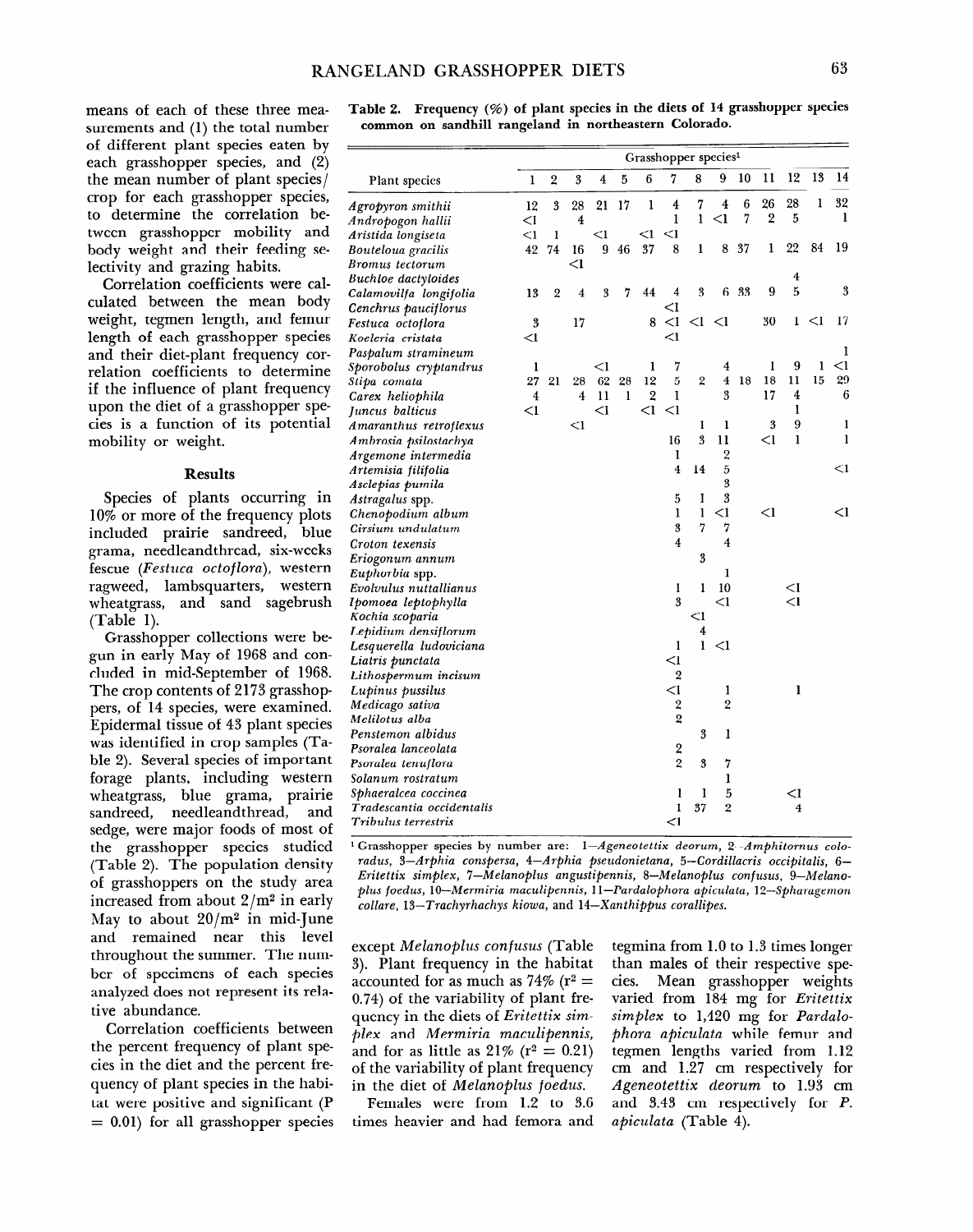**Table 3. Correlation of the frequency (%) of plant species in the diets of 14 species of grasshoppers with the frequency (%) of plant species in their habitat at Eastern Colorado Range Station.** 

| Species                  | r1        |
|--------------------------|-----------|
| Eritettix simplex        | $+0.86$   |
| Mermiria maculipennis    | $+0.86$   |
| Ageneotettix deorum      | $+0.81$   |
| Cordillacris occipitalis | $+0.74$   |
| Arphia conspersa         | $+0.67$   |
| Xanthippus corallipes    | $+0.65$   |
| Amphitornus coloradus    | $+0.62$   |
| Trachyrhachys kiowa      | $+0.57$   |
| Arphia pseudonietana     | $+0.56$   |
| Pardalophora apiculata   | $+0.52$   |
| Melanoplus angustipennis | $+0.52$   |
| Spharagemon collare      | $+0.51\,$ |
| Melanoplus foedus        | $+0.45$   |
| Melanoplus confusus      | $+0.042$  |

*1* All correlation coefficients are significant at the 1% level of significance except for *Melanoplus confusus.* 

*2* Not significant at the 5% level of significance.

The number of plant species eaten varied from 6 to 38 in the grasshopper species studied. *Amphitornus coloradus, Cordillacris occipitalis, Mermiria maculipennis,* and *Trachyrhachys Kiowa* each fed on six plant species while *Melanoplus angustipennis* fed on 38 plant species (Table 4). The mean number of plant species/crop varied from 1.1 in *M. maculipennis* to *3.0* in *M. angustipennis.* 

Correlation coefficients of femur lengths, tegmen lengths, and body rengens, regiment rengens, and body wegnes of it grasshopper species and the number of plant species eaten were not significant (P  $=$ 0.05). Correlation coefficients of<br>the same three body measurements of the 11 species and the measurements ber of the pecies and the mean number of plant species/crop were not significant ( $P = 0.05$ ). Correlation coefficients of femur lengths, tegmen lengths, and body weights of the 11 species and their diet-plant frequency correlation coefficients were not significant ( $P = 0.05$ ).

There was a negative correlation  $(r = -0.55)$  between diet-plant frequency correlation coefficients and<br>the number of plant species caten

| Table 4. Number of plant species eaten, mean number of plant species/crop, |  |
|----------------------------------------------------------------------------|--|
| mean femur and tegmen lengths (cm), approximate mean live weights (mg),    |  |
| and number of crops examined from grasshoppers collected at Eastern Colo-  |  |
| rado Range Station, 1968.                                                  |  |

| Grasshopper species      | Plant<br>species<br>eaten | Mean no.<br>plant<br>species/crop | Mean <sup>1</sup><br>femur | Mean <sup>1</sup><br>tegmen | Mean <sup>1</sup><br>weight | Total<br>no.<br>crops |
|--------------------------|---------------------------|-----------------------------------|----------------------------|-----------------------------|-----------------------------|-----------------------|
| Ageneotettix deorum      | 12                        | 1.9                               | 1.12                       | 1.27                        | 187                         | 250                   |
| Amphitornus coloradus    | 6                         | 1.2                               | 1.28                       | 1.70                        | 212                         | 97                    |
| Arphia conspersa         | 11                        | $1.6\,$                           | 1.35                       | 2.46                        | 514                         | 191                   |
| Arphia pseudonietana     | 9                         | 1.5                               | 1.58                       | 2.77                        | 678                         | 151                   |
| Cordillacris occipitalis | 6                         | 1.2                               |                            |                             |                             | 90                    |
| Eritettix simplex        | 10                        | 1.5                               | 1.14                       | 1.39                        | 184                         | 146                   |
| Melanoplus angustipennis | 38                        | 3.0                               | 1.19                       | 1.64                        | 210                         | 227                   |
| Melanoplus confusus      | 24                        | 1.9                               |                            |                             |                             | 106                   |
| Melanoplus foedus        | 34                        | 2.7                               | 1.48                       | 2.16                        | 480                         | 151                   |
| Mermiria maculipennis    | 6                         | 1.1                               |                            |                             |                             | 84                    |
| Pardalophora apiculata   | 13                        | 2.1                               | 1.93                       | 3.43                        | 1420                        | 110                   |
| Spharagemon collare      | 19                        | 2.1                               | 1.47                       | 2.53                        | 525                         | 144                   |
| Trachyrhachys kiowa      | 6                         | 1.2                               | 1.19                       | 1.95                        | 223                         | 200                   |
| Xanthippus corallipes    | 14                        | 1.9                               | 1.82                       | 3.33                        | 1378                        | 226                   |

l Average of male and female means.

by the grasshopper species studied  $(P = 0.05)$ .

### **Discussion**

**Although all herbivores have**  food preferences, it is only logical to expect that plant frequency in their habitat exerts some degree of influence upon their food habits. The frequency of a species of plant in the habitat determines how often a herbivore will encounter it as it moves about. Similarly, the percent of the total biomass of live, aboveground vegetation that a plant species comprises determines its relative availability as a potential food for herbivores.

A non-selective feeder could be expected to eat foods exactly in proportion to the frequency weight which portion to the frequency with which they were encountered, and consequently,  $100\%$  of the variability in its diet would be associated with plant frequency. In this study there was statistically significant correlation between the frequency of plants in the habitat and the frequency of plants in the diets of all grasshopper species except M. con*fusus.* As much as 74% of the variability in the diets of E. simplex and M. maculipennis may be associated with plant frequency in<br>their habitat. Although some of the lower correlation coefficients may not be ecologically important, this study provides evidence that the diets of grasshoppers are influenced by the plant composition in the habitat, even though strong feeding preferences are expressed.

The influence of plant frequency upon feeding habits varies among grasshopper species. There was no correlation between the body weight or potential mobility of grasshopper potential modifier of grasshopper species and the degree to which plant frequency influences diets. The food preferences of a grasshopper species are apparently genetically inherited traits and are not dictated by the grasshopper's ability  $\frac{1}{1}$  for  $\frac{1}{2}$   $\frac{1}{2}$   $\frac{1}{2}$   $\frac{1}{2}$   $\frac{1}{2}$   $\frac{1}{2}$   $\frac{1}{2}$   $\frac{1}{2}$   $\frac{1}{2}$   $\frac{1}{2}$   $\frac{1}{2}$   $\frac{1}{2}$   $\frac{1}{2}$   $\frac{1}{2}$   $\frac{1}{2}$   $\frac{1}{2}$   $\frac{1}{2}$   $\frac{1}{2}$   $\frac{1}{2}$   $\frac{1}{2}$   $\frac{1}{2$  $\frac{1}{2}$  scarch for found. However, a negative correlation was found between the number of plant species eaten by the grasshopper species studied and the influence of plant frequency upon their diets. As feeding selectivity decreased (or the number of plant species eaten increased) the influence of the relative availability of plant species on the diet decreased, thus diets of species which feed on few different plant species (stenophagous) are generally influenced more by plant frequency than are diets of species which feed on many different plant<br>species (euryphagous).